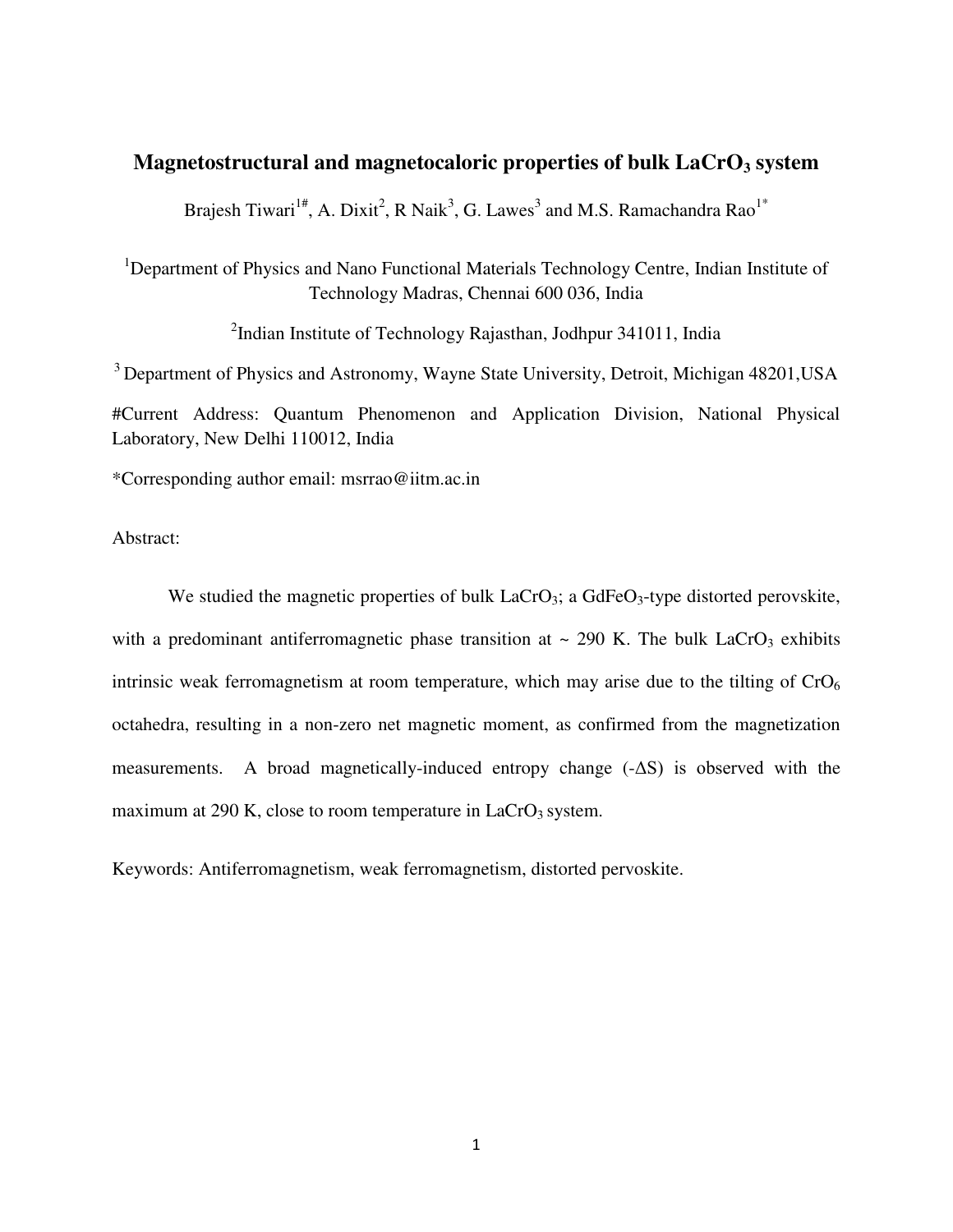### **Introduction:**

Transition metal oxides have been studied for many decades because of their interesting and unusual electronic and magnetic properties arising from narrow 3d bands and on-site coulomb interactions [1]. A number of these complex oxides having perovskite, or distorted perovskite structures exhibit exotic electronic and magnetic properties such as  $BaTiO<sub>3</sub>$ (ferroelectric) and  $La_{1-x}Sr_xMnO_3$  (colossal magnetoresistance) with some systems, including TbMnO<sub>3</sub>, and BiFeO<sub>3</sub> developing multiple ferroic orders simultaneously  $[2-5]$ . LaCrO<sub>3</sub> has been studied for several decades due to its fundamental and technological interests. Some of the earliest work in mid 1950s by Jonker et. al and Koehler et. al on structural and magnetic properties of magnetic perovskite compounds including  $LaCrO<sub>3</sub>$  [6,7]. Divalent ion substitution on La site of LaCrO<sub>3</sub> gained a lot of interest due to its high refractory nature, and a good electrical conductivity is weakly temperature dependent over a very wide range of temperatures between room temperature and 2000 K, which was found to be suitable as an electrode in magnetohydrodynamic generators [8-10] and recently as an electrode material and interconnect for fuel cells [11]. Recently Zhou et. al has studied the detailed temperature-pressure phase diagram for crystal and magnetic structures of  $LaCrO<sub>3</sub>$  by in situ neutron diffraction under pressure [12]. LaCrO<sub>3</sub> is a GdFeO<sub>3</sub>-type distorted perovskite material that crystallizes in an orthorhombic crystal structure with the space group Pnma  $[12, 13]$ . The distortion in LaCrO<sub>3</sub> is due to the tilting of  $CrO_6$  octahedra in opposite directions (a<sup>-b+</sup>a<sup>-</sup> in Glazer notation) as the Cr-O1-Cr bond angle  $(160^{\circ})$  is far from the  $180^{\circ}$  of an ideal perovskite. This distortion decreases the orbital overlap and width of the conduction band, leading to a non-collinear spin structure of the magnetic  $Cr^{3+}$  ions resulting in weak ferromagnetism. LaCrO<sub>3</sub> exhibits antiferromagnetic ordering near room temperature [12], as confirmed in this current study. Considering the non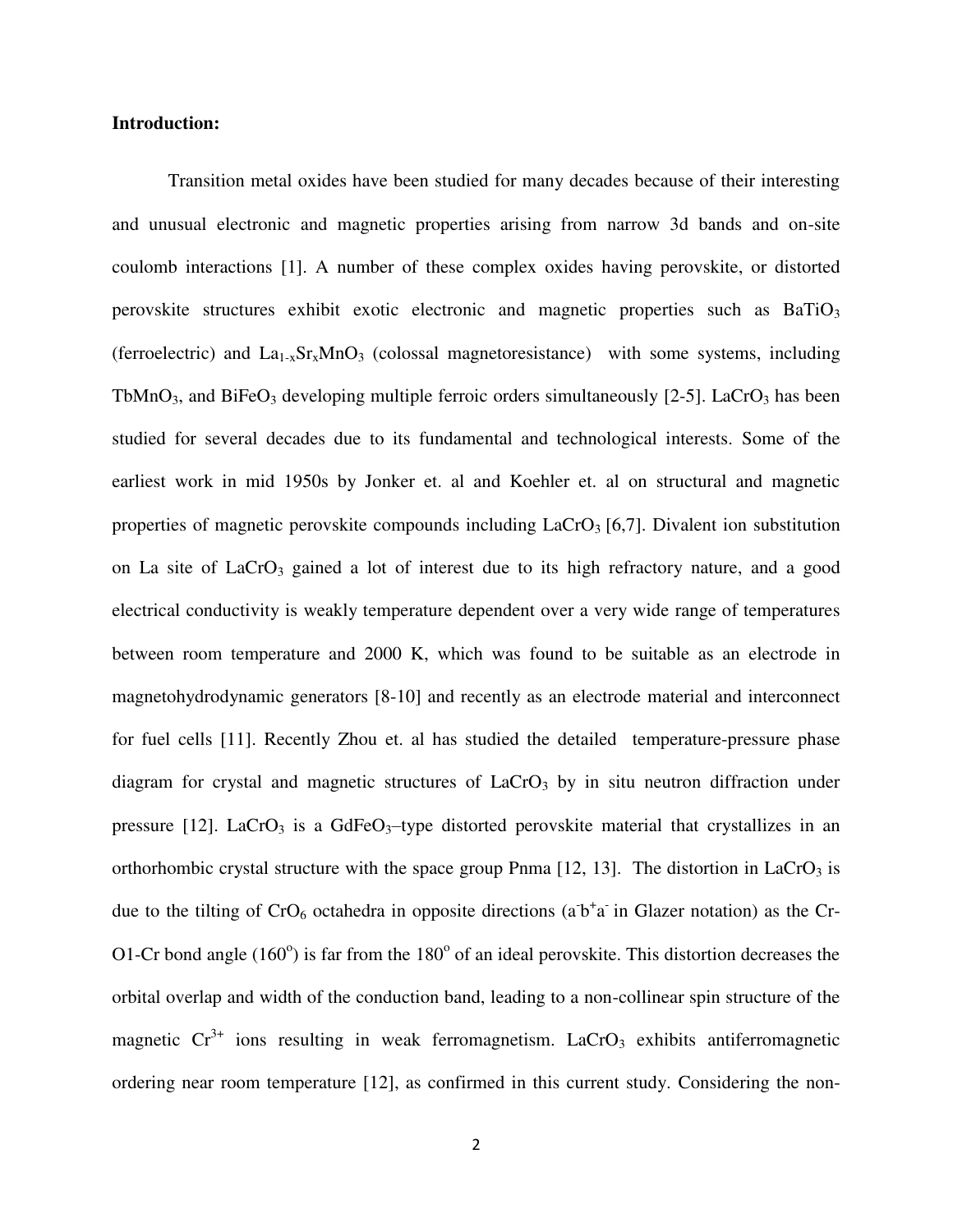collinear arrangement of spins in  $LaCrO<sub>3</sub>$  with spin-orbit coupling, we observed the non-zero magnetic moment is left out in its ground-state using density functional theory [14]. An intrinsic magneto-dielectric coupling in  $LaCrO<sub>3</sub>$  has shown by temperature-dependent dielectric study in conjugation with an anomaly in optical phonon mode at antiferromagnetic ordering by Raman spectroscopy [15]. This suggests a strong spin-phonon coupling which in turns may lead to the large magnetically induced entropy change i.e. magnetocaloric effect which has magnetic refrigeration application [16]. Antiferromagnetic order, which lowers the overall symmetry cannot be created by a magnetic field from its high temperature paramagnetic phase in contrast to ferromagnetic order and the difference in symmetry between the two phases is maintained even in the presence of a magnetic-field [17]. Therefore, a higher entropy change is also expected pertaining to differences in symmetry above, and below the antiferromagnetic phase transitions and several efforts in recent times have been devoted to magnetocaloric effect study e.g. antiferromagnetic to ferromagnetic transition in  $RMnO<sub>3</sub>$  ( $R = Dy$ , Tb, Ho and Yb) compounds by Midiya et. al [18], in multiferroic  $BiFeO<sub>3</sub>$  by Ramachandran et. al [19], Ising antiferromagnet DySb by Hu et. al [20] and  $(Mn_{0.83}Fe_{0.17})_{3.25}Ge$  by Du et. al [21]. In the present work, we report on structural, compositional, and magnetic properties of  $LaCrO<sub>3</sub>$  with emphasis on weak ferromagnetic properties near room temperature.

# **Experimental:**

LaCrO<sub>3</sub> was synthesized using La<sub>2</sub>O<sub>3</sub> (99.99 %) and Cr<sub>2</sub>O<sub>3</sub> (99.9%) as starting materials by a conventional solid-state reaction method. The mixture was preheated at 600  $^{\circ}$ C for 6 h prior to the calcinations. The sample was calcined twice with intermediate grinding at  $850^{\circ}$ C for about 24 h. The sample was not heated above  $850\text{ °C}$  to conserve the stoichiometry of the compound, as in this case the color of sample has been found to turn yellowish brown from the intrinsic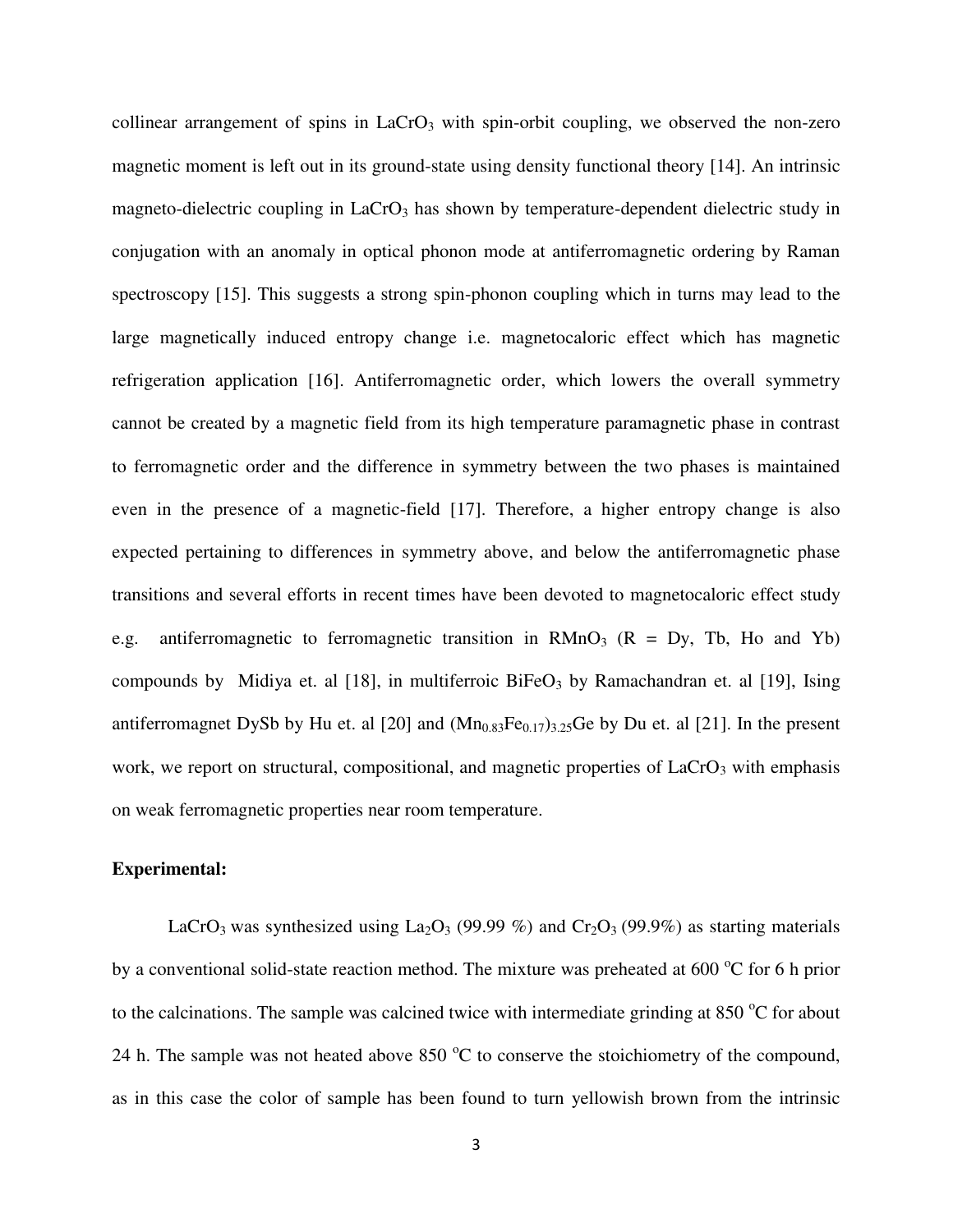green color, possibly due to the creation of La and O deficiencies in the lattice [22]. The powder x-ray diffraction (XRD) data of the calcined sample was collected using a PANalytical X'Pert Pro x-ray diffractometer with Cu *Kα* radiation under ambient conditions. Crystal structure refinements were carried out using General Structure Analysis System (GSAS) [23]. The elemental analysis of  $LaCrO<sub>3</sub>$  was done using a Perkin-Elmer X-ray photoelectron spectroscopy (XPS) system, equipped with cylindrical analyzer and a highly monochromatic Al *Kα* (1486.6 eV) X-ray source. The compact pellet of  $LaCrO<sub>3</sub>$  was made using hydraulic press at high pressure and mounted on sample holder using double sided carbon tape. The working pressure of the chamber was maintained at  $\sim 10^{-9}$  torr during the experiment. The observed binding energies of each element were identified with the standard Perkin-Elmer database [24]. The temperature and field dependent magnetic properties were measured using a physical property measurement system (PPMS, Quantum Design, USA).

#### **Results and discussion:**

The Rietveld refinement of  $LaCrO<sub>3</sub>$  X-ray powder diffraction data is shown in figure 1(a). The refinement was carried out using GSAS software for the orthorhombic crystal structure with the space group Pnma (# 62). The difference-profile (Diff.) between the observed (Obs.) and calculated (Calc.) diffraction pattern, as shown at the bottom of the plot. A good fit was obtained with *R* factors, w*R*p = 8.9 %,  $Rp = 4.3$  %, and  $\chi^2 = 1.27$ . The lattice constants and volume of the unit cell are found to be a = 5.479(1)  $\AA$ , b = 7.759(2)  $\AA$  and c = 5.516(1)  $\AA$  and *V*  $= 234.9 \text{ Å}^3$  respectively which is in good agreement with earliar repoted values [12]. The inset in figure 1(a) shows the chemical unit cell of  $LaCrO<sub>3</sub>$  which has a total of 20 atoms (4 La, 4 Cr and 12 O) per unit cell. Each chemical unit cell of  $LaCrO<sub>3</sub>$  has corner-linked octahedra  $CrO<sub>6</sub>$  from the centers occupied by centrosymmetric Cr ions (blue) at Wyckoff position 4b (0, 0, 1/2). The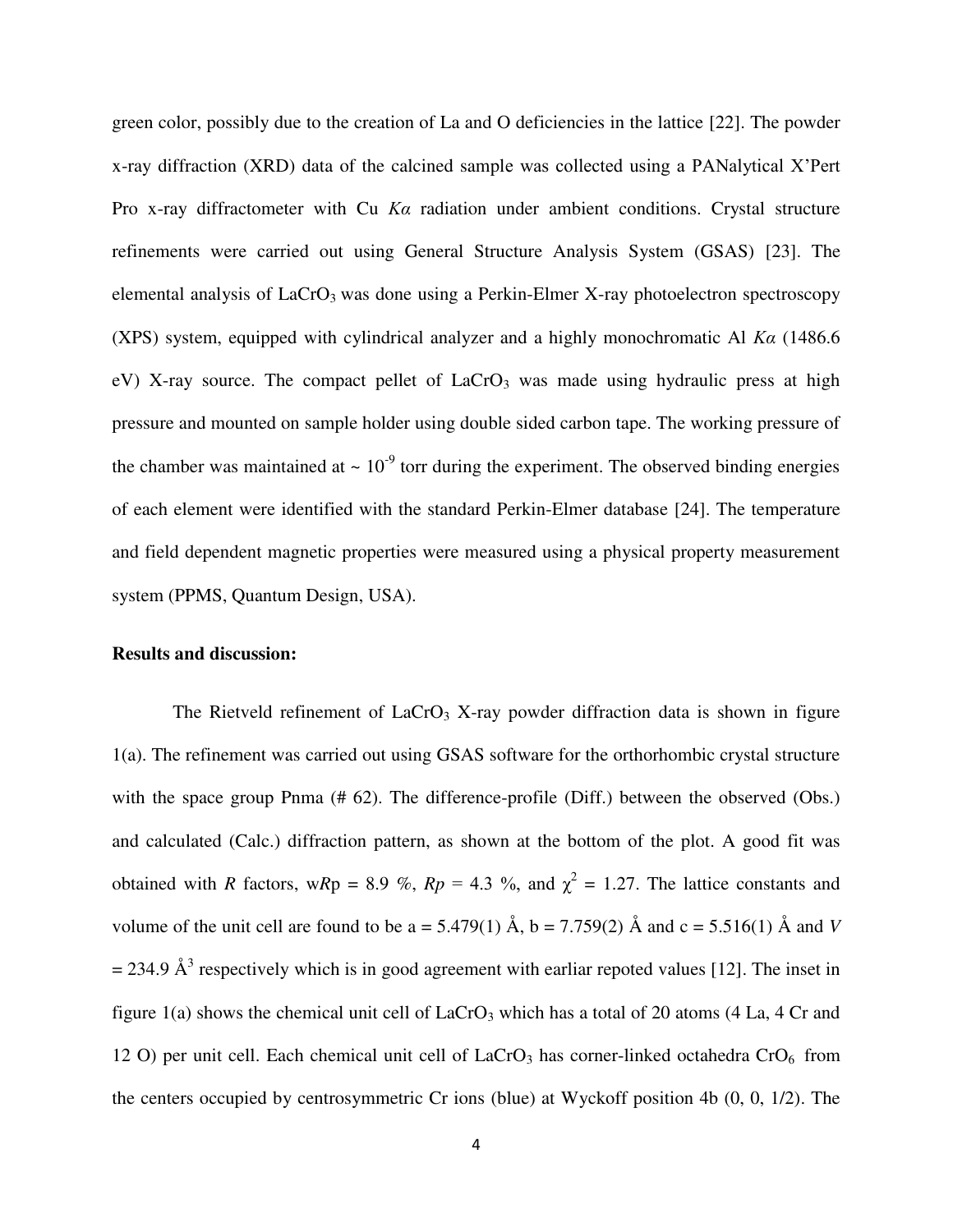corner atoms of the octahedra are oxygen ions (red) with two inequivalent positions, the apex oxygen (O1 ion) at 4c (0.498, 0.25, -0.043) and planar oxygen (O2 ion) at 8d (0.262, 0.032, - 0.282). Lanthanum ions (brown) occupy the space between the octahedra at 4c (0.019, 0.25, 0.007). The distortion from ideal perovskite structure happens because of the geometric tolerance factor of 0.903 as well as antiphase tilt of adjacent octahedra which in turn lead to Cr-O1-Cr bond angle  $\sim 160^\circ$ . The XPS chemical binding energies of La, Cr, and O elements are shown in figure 1(b) and 1(c). The 3+ oxidation states of La with binding energies  $3d_{5/2} \sim 835.2$  eV and  $3d_{3/2}$  ~ 851.8 eV which is due to spin-orbit coupling of La 3d states together with satellite peaks  $\sim$  846 eV, confirms the phase purity of these LaCrO<sub>3</sub> samples [25]. A clear doublet in both La  $3d_{5/2}$  and  $3d_{3/2}$  is due to Coulomb energy between 3d core hole and 4f electron. The inset of figure 2(b) shows the O 1s binding energy at  $\sim$  530.5 eV with a small feature at higher binding energies (532.5 eV) indicating the covalent nature of the bonding [26]. The  $2p_{3/2}$  and  $2p_{1/2}$  spinorbit doublet components of the Cr 2p photoelectron were found at binding energies  $\sim$  576.8 eV and  $\sim$  586.6 eV, respectively [27]. The observed binding energies of La and Cr in LaCrO<sub>3</sub> system confirm the 3+ valence states of these elements.

Zero field cooled (ZFC), and field cooled (FC) magnetization curves of the polycrystalline  $LaCrO<sub>3</sub>$  sample were measured at a magnetic field of 1 kOe over the temperature range 10 – 380 K, as shown in of figure 2a. Curie-Weiss fit suggests a dominant antiferromagnetic ordering with very large Weiss temperature (1230 K) suggesting considerably important next neighbor interaction among Cr3+ magnetic moments. A phase transition from high temperature paramagnetic to low temperature antiferromagnetic order near  $T_N \sim 290$  K is observed as a sharp jump in magnetization. Similar but low temperature (140 K) weak ferromagnetic behavior is also observed for  $YCrO<sub>3</sub>$  and heavy rare earth chromites [28, 29]. The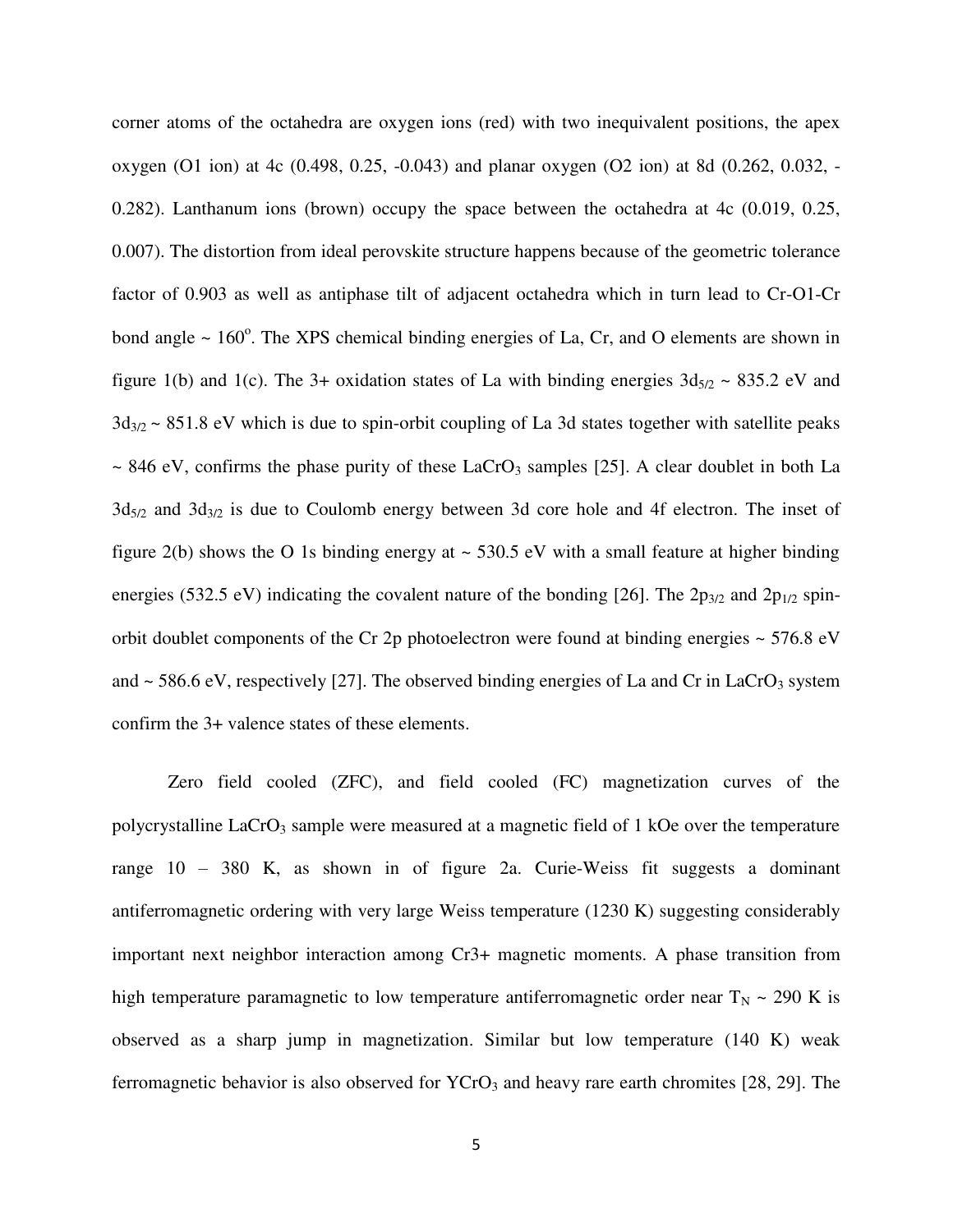sharp increase in magnetization near the Néel temperature is a characteristic of weak ferromagnetism [30]. The remanent magnetization  $(M_r)$  and coercive field  $(H_c)$  of LaCrO<sub>3</sub> at different temperatures were estimated as shown in figure 2b from magnetization (M) vs applied magnetic field (H) curves measured at different temperatures (for clarity few M-H curves are shown), inset of figure 2b. Below the Néel temperature, the magnetization curves show weak ferromagnetism and there is no indication of magnetic saturation to an applied magnetic field of 50 kOe, consistent with the antiferromagnetic ordering. Abrupt jumps in the coercive field  $(H_c)$ and remanent magnetization  $(M_r)$  below the Néel temperature reflect contributions from uncompensated magnetic moments, providing support for the presence of weak ferromagnetism in LaCrO3[1, 14, 15, 30].

We estimate the magnetic field-induced entropy change  $\Delta S$  near the antiferromagnetic phase transition in  $LaCrO<sub>3</sub>$  using the relationship [16],

$$
\Delta S(T, \Delta H) = \mu_0 \int_{H_i}^{H_f} \left(\frac{\partial M}{\partial T}\right)_H dH
$$

Where  $\mu_0$  is the permeability of free space.  $H_i$  (considered zero in the present case) and  $H_f$  are the initial and final applied magnetic fields respectively. The magnetic entropy change was estimated from the first quadrant magnetization isotherms between 310 K and 250 K in steps of 5 K (Figure 3 inset). The magnetic entropy change plotted against temperature is shown in figure 3. The maxima in isothermal magnetic entropy change  $(-\Delta S)$  versus temperature T for different applied magnetic fields H, are peaked close to 290 K, which marks the onset of antiferromagnetic phase transition. It is interesting to note that upon antiferromagnetic ordering, under small applied magnetic field which don't disturb the ground state of  $LaCrO<sub>3</sub>$  shows a very small but positive entropy change which also indicates the weak ferromagnetic nature due to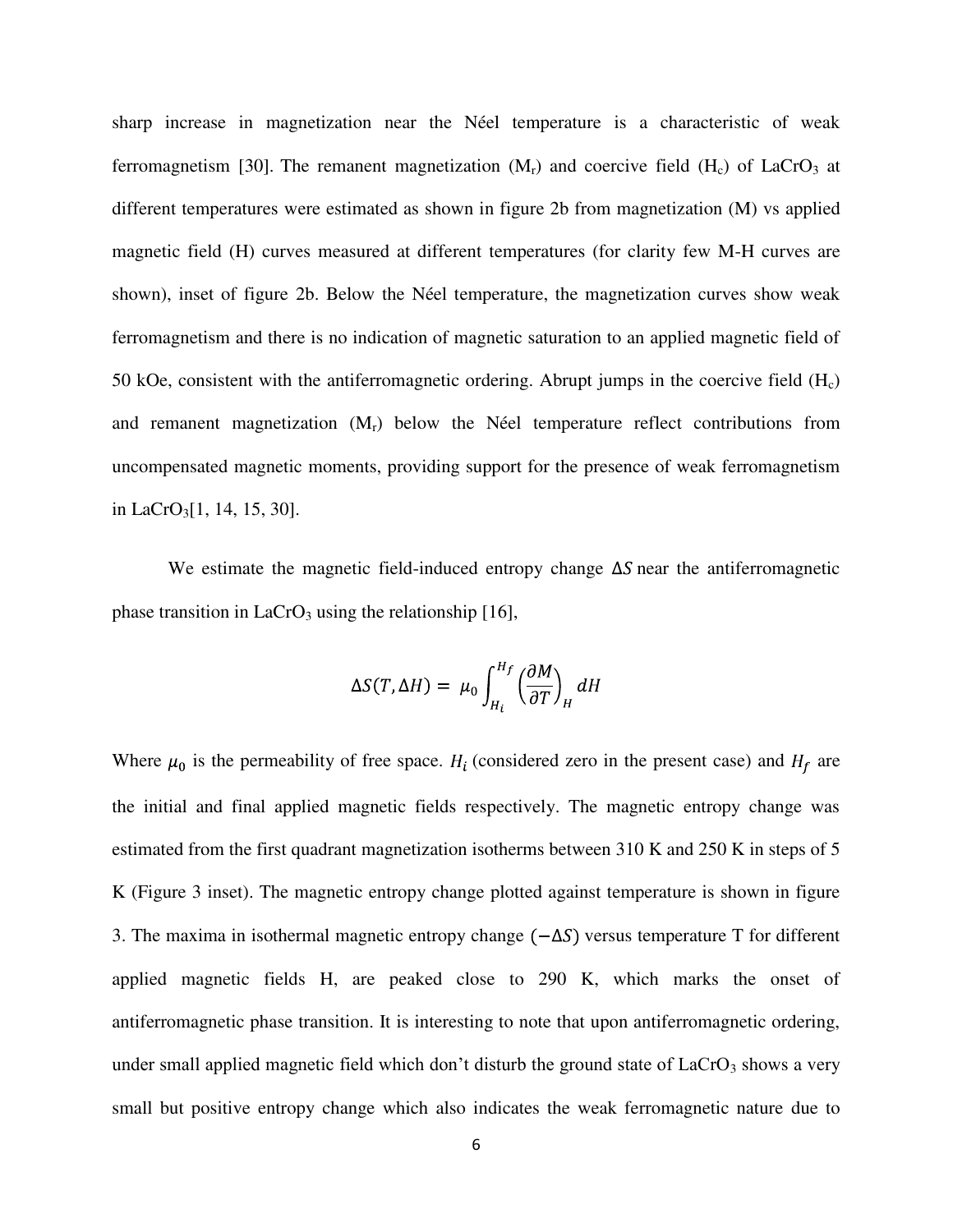anisotropy in the system [31]. The maximum entropy change  $(-\Delta S) \sim 0.11$  J kg<sup>-1</sup>K<sup>-1</sup> was observed at an applied magnetic field of 80 kOe. While this change is almost two orders of magnitude smaller than that observed in some other magnetocaloric materials, including Gd metal  $[16]$ , understanding the mechanisms producing the MCE in LaCrO<sub>3</sub> may lead to better materials in the future. Because the magnitude of the MCE depends strongly on the sample magnetization, increasing the weak ferromagnetic moment by tuning the Cr-O1-Cr bond angle is expected to increase the change of entropy in the system. However, modifying this bond angle may also reduce the magnetic transition temperature to well below room temperature, which is detrimental to many applications. This interplay of the transition temperature and magnitude of the MCE will require careful control of bond angles in  $LaCrO<sub>3</sub>$ , possibly doping with Y, to optimize the properties of the system for magnetocaloric applications.

### **Conclusion:**

In conclusion, we have synthesized polycrystalline  $LaCrO<sub>3</sub>$  and confirmed an orthorhombic structure with the Pnma space group using structure refinement. Magnetization measurements reveal an antiferromagnetic transition with weak ferromagnetism at  $T_N \sim 290$  K. We observed a magnetocaloric effect near room temperature by measuring the isothermal magnetic entropy change  $\Delta S(T, \Delta H)$ , which shows a maximum of 0.11 J kg<sup>-1</sup>K<sup>-1</sup> at a field of 80 kOe. LaCrO<sub>3</sub> a model antiferromagnetic system with weak ferromagnetism near room temperature may provide the rich physics by complex coupling among different degree of freedoms and their applications.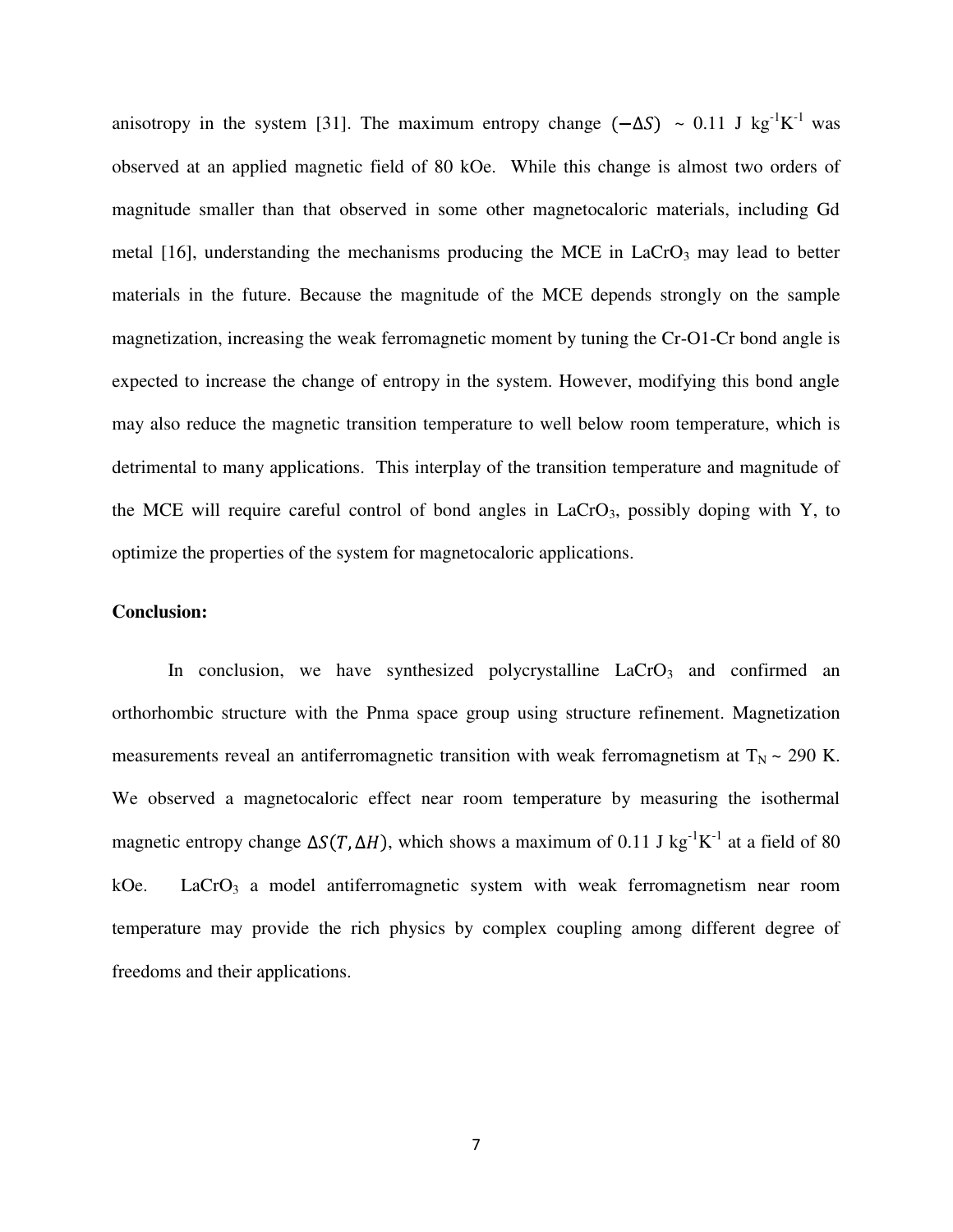# **Acknowledgement:**

This work was supported by the Jane and Frank Warchol Foundation together with a Career Development Chair from Wayne State University. B Tiwari and M S R Rao would to acknowledge Department of Science and Technology (DST) of India for the financial support (grant No. SR/NM/NAT-02/2005).

# **References:**

[1] J.B. Goodenough, Magnetism and the Chemical Bond: Robert E. Krieger Publishing Co. Huntington, New York (1976).

[2] J.F. Scott, Rev. Mod. Phys. **46** (1974) 83

- [3] A. Urushibara, Y. Moritomo, T. Arima, A. Asamitsu, G. Kido and Y. Tokura, Phys. Rev. B **51** (1995) 14103.
- [4] T. Kimura, T. Goto, H. Shintani, K. Ishizaka, T. Arima and Y. Tokura, *Nature* **426** (2003) 55.

[5] J. Wang, J.B. Neaton, H. Zheng, V. Nagarajan, S.B. Ogale, B. Liu, D. Viehland, V. Vaithyanathan, D.G. Schlom, U.V. Waghmare, N.A Spaldin, K.M. Rabe, M. Wutting and R. Ramesh Science **299** (2003) 1719.

- [6] G.H. Jonker, Physica **22** (1956) 707.
- [7] W.C. Koehler and E.O. Wollan, J. Phys. Chem. Solids **2** (1957) 100.
- [8] D.P. Karim and A.T. Aldred, Phys. Rev. B **20** (1979) 2255.
- [9] C.P. Khattak and D.E. Cox, Mat. Res. Bull. **12** (1977) 463.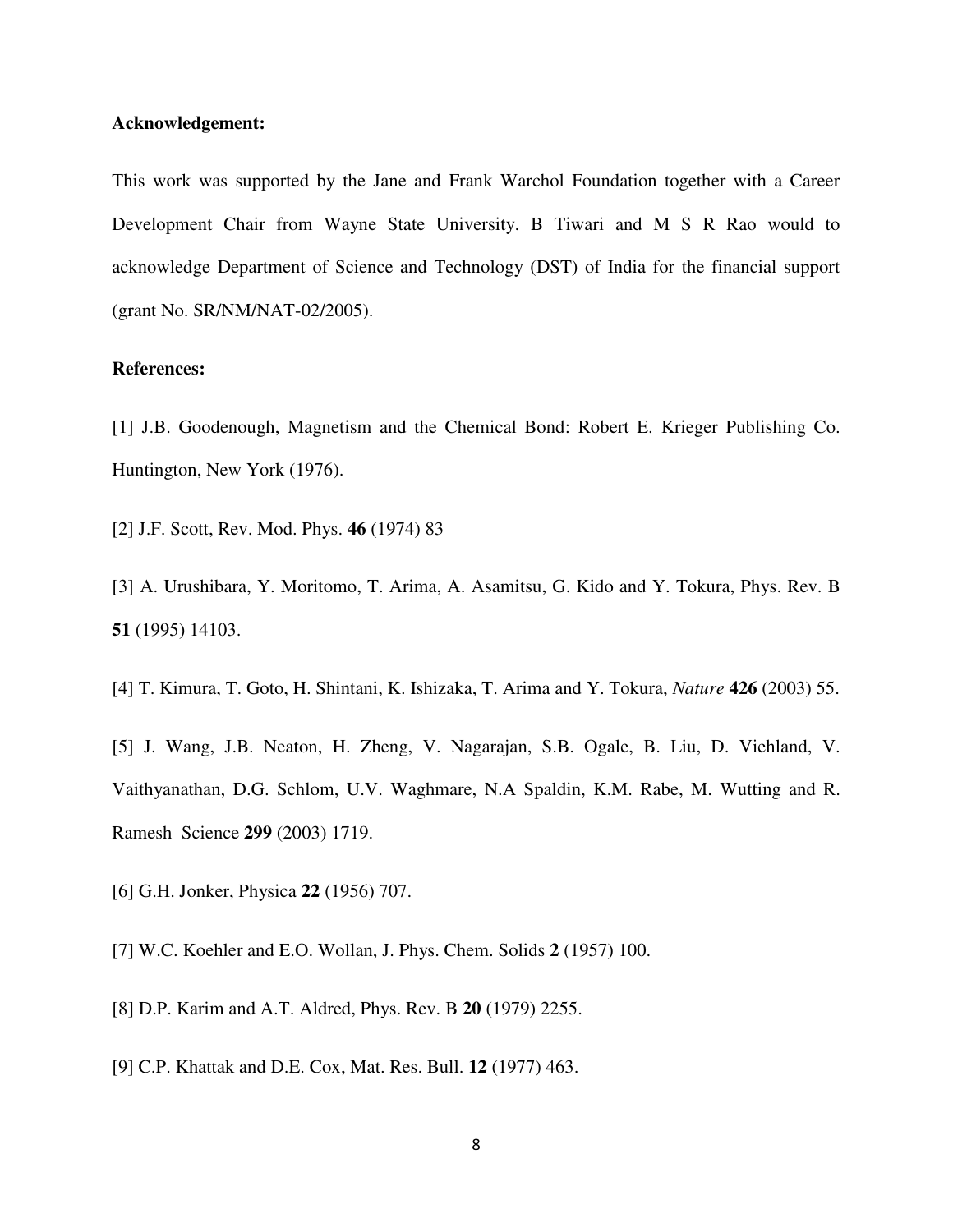[10] N. Sakai, H. Fjellvag and B.C. Hauback, J. Solid State Chem. **121** (1996) 202.

[11] J.W. Fergus, Solid State Ionics **171** (2004) 1.

[12] J. –S. Zhou, J.A. Alonso, A. Muonz, M.T. Fernandez-Diaz and J.B. Goodenough, Phys. Rev. Lett. **106** (2011) 057201.

[13] J.J Neumeier and H. Terashita, Phys. Rev. B **70** (2004) 214435.

[14] B. Tiwari, M.S.R Rao and A. Dixit Advanced Materials Research **585** (2012) 274-278

[15] B. Tiwari, A. Dixit, R Naik, G Lawes and M.S.R Rao, Appl. Phys Lett. 103 (2013) 152906

[16] A.M. Tishin and Y.I. Spichkin, The Magnetocaloric Effect and its Applications, London (2003) Institute of Physics.

[17] L.D. Landau and E.M. Lifshitz, Electrodynamics of Continuous Media 2<sup>nd</sup> edition Butterworth-Heinemann An Imprint of Elsevier (2005) page-168.

[18] A. Midya, S. Das, P. Mandal, S. Pandya and V. Ganesan Phys. Rev. B **84** (2011) 235127.

[19] B. Ramachandran and M. S. Ramachandra Rao, Appl. Phys. Lett. **95** (2009) 142505.

[20] W. J. Hu, J. Du, B. Li, Q. Zhang and Z. D. Zhang, Appl. Phys Lett. **92** (2008) 192505.

[21] J. Du, W.B. Cui, Q. Zhang, S. Ma, D.K. Xiong, and Z.D. Zhang, Appl. Phys Lett. **90** (2007) 042510.

[22] K.P. Ong, P. Blaha and P. Wu, *Phys. Rev B* **77** (2008) 073102,

[23] A.C. Larson and R.B. Von Dreele Los Alamos National Laboratory Report No. LAUR (1994) page 86-748.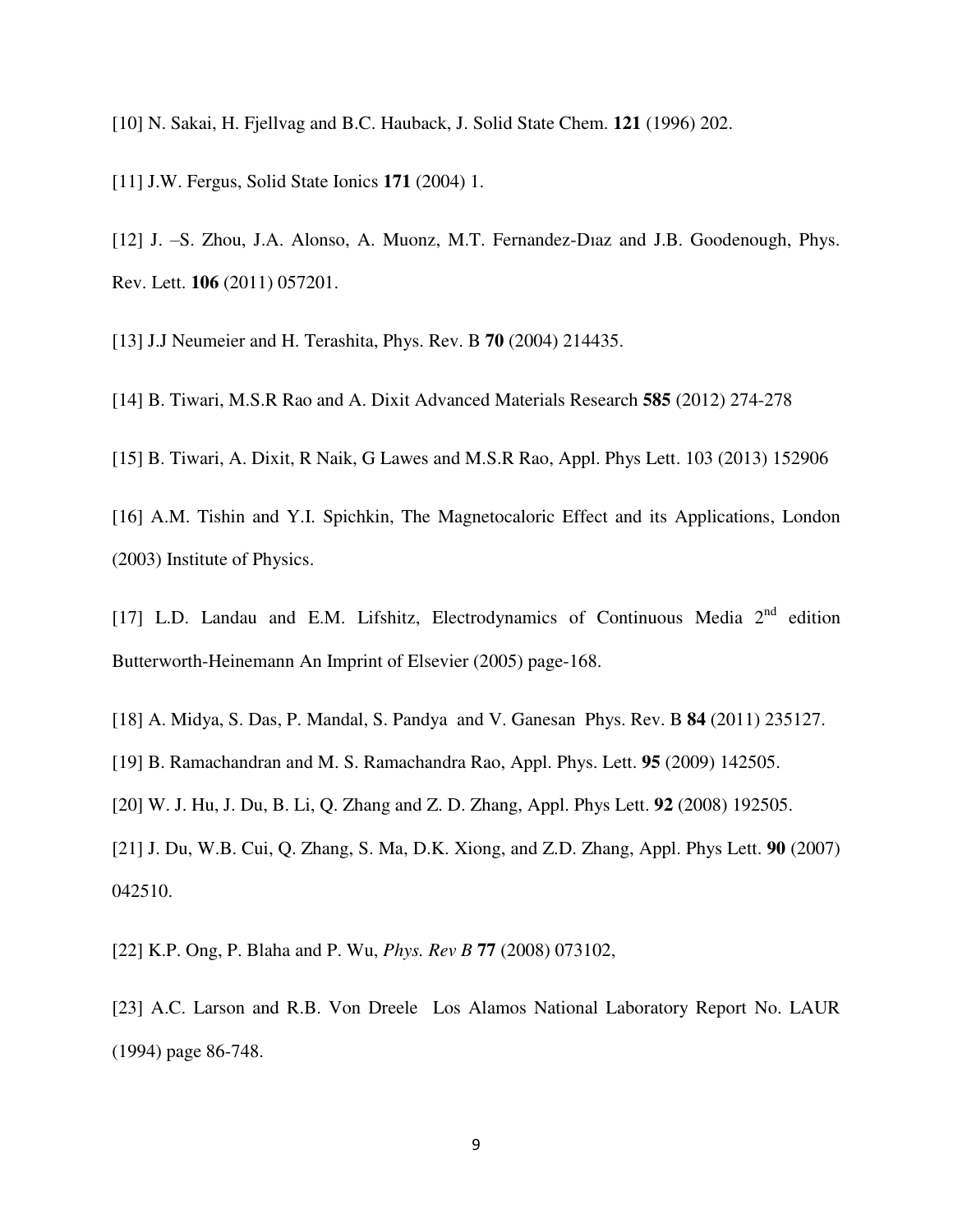[24] J. Moulder, W.F. Stickle, P.E. Sobol and K.D. Bomben, *Handbook of X-ray Photoelectron Spectroscopy* (J. Chastain, editor) Perkin Elmer Corporation, Physical Electronics 2<sup>nd</sup> edition (1992).

[25] E.A. Lambardo, K. Tanaka and I. Toyoshima, J. Catalysis **80** (1983) 340.

[26] D.A Pawlak, M. Ito, M. Oku, K. Shimamura and T. Fukuda, J. Phys. Chem. B **106** (2002) 504.

[27] M. Hassel, I. Hemmerich, H. Kuhlenbeck and H.–J. Freund, Surf. Sci. Spectra **4** (1998) 246.

[28] B. Tiwari, M. Krishna Surendra, M.S.R Rao, J. of Phys.: Cond. Matter. **25** (3013) 216004.

[29] Jyoti Ranjan Sahu, Claudy Rayan Serrao, Nirat Ray Umesh V. Waghmare and C. N. R. Rao, J. Mater. Chem. **17** (2007), 42

[30] T. Moriya, Phys. Rev. **120** (1960) 91.

[31] S. Thota, Q. Zhang, F. Guillou, U. Lüders, N. Barrier, W. Prellier, A. Wahl, and

P. Padhan, Appl. Phys. Lett. **97** (2010) 112506.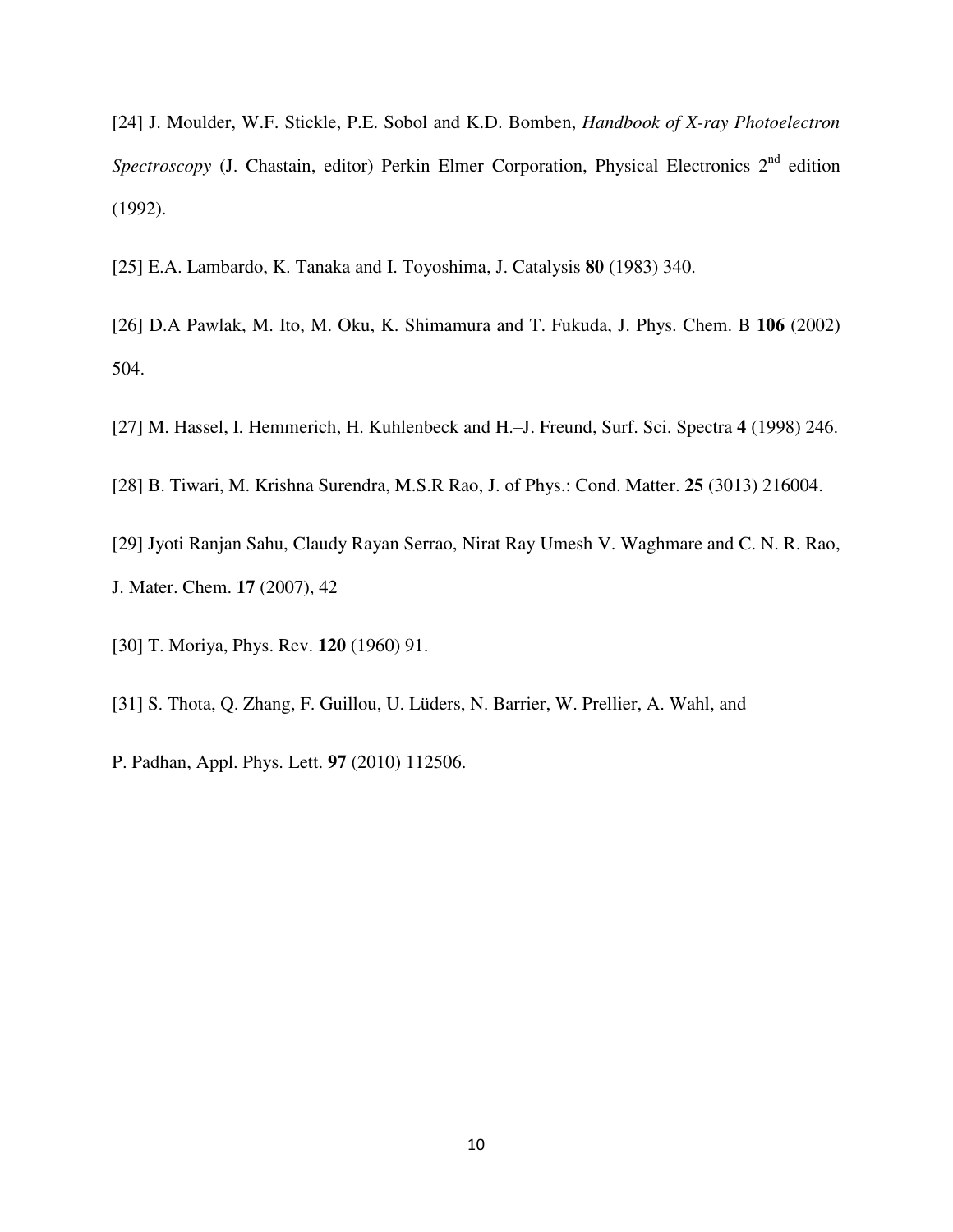**List of figures** 

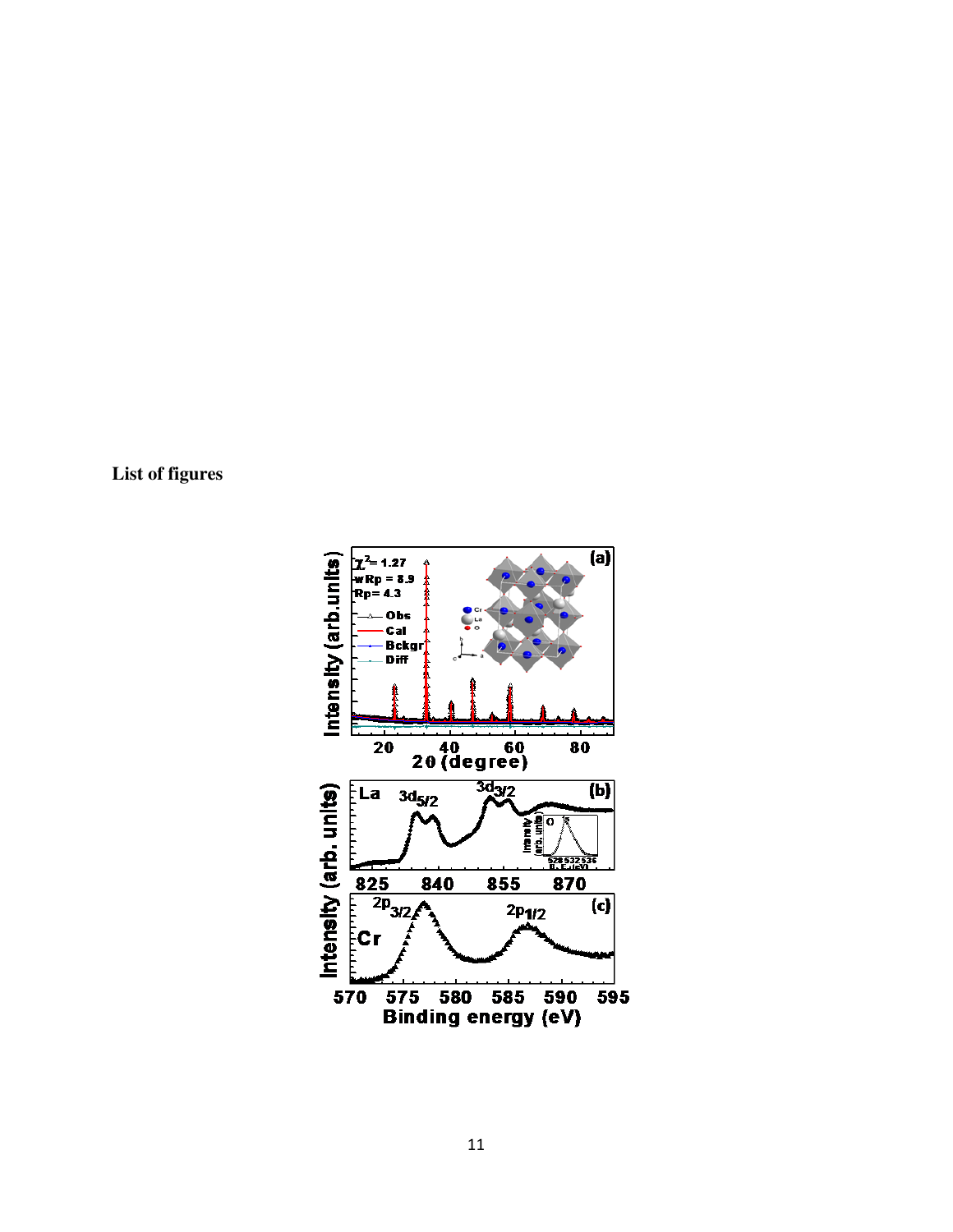Figure 1. (a) Rietveld refined powder XRD pattern of  $LaCrO<sub>3</sub>$  sample using GSAS. Difference (Diff) between observed (Obs) and calculated (Calc) pattern is shown. Inset shows the chemical unit cell of  $LaCrO<sub>3</sub>$  where corner atoms of octahedra are oxygen ions (red), with two inequivalent positions, the apex oxygen (O1 ion) at 4c (0.498, 0.25, -0.043) and planar oxygen (O2 ion) at 8d (0.262, 0.032, -0.282) while centers of octahedra are occupied by chromium ions at 4b (0, 0, 0.5). Lanthanum ions (brown) occupy the site 4c (0.019, 0.25, 0.007), space among 8 octahedra. The X-ray photoelectron spectra as a function of binding energy (eV) of b) La 3d and O1s (inset) in LaCrO<sub>3</sub> and c) the Cr 2p doublet  $2p_{3/2}$  and  $2p_{1/2}$ .



Figure 2. Temperature dependent magnetization measurements (a) zero field cooled (ZFC) and field cooled (FC) at an applied magnetic field of 1 kOe. (b) the variation of coercive field  $H_c$